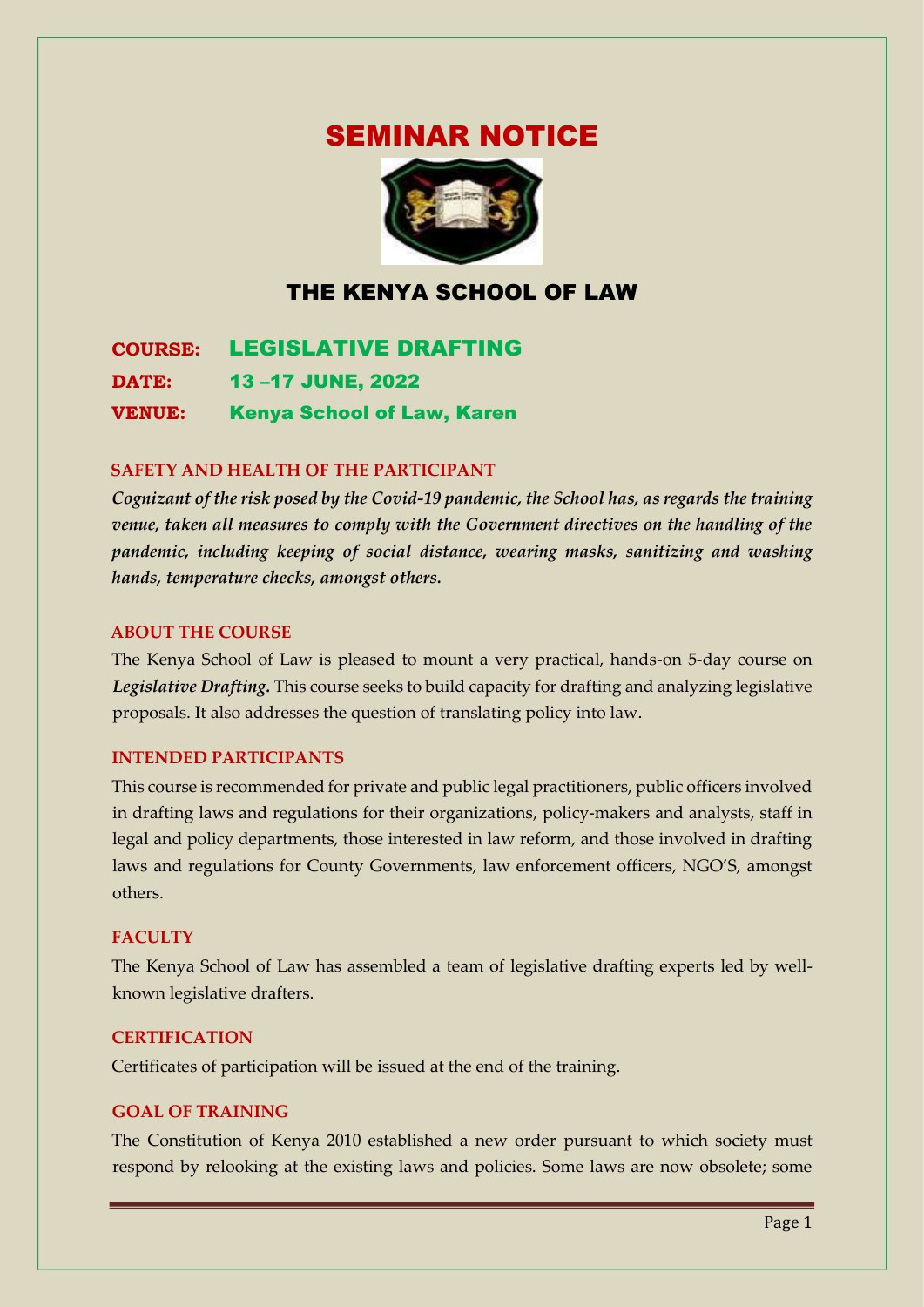require reform. Other laws need to be created, especially by County Governments. This course seeks to build capacity in drafting of laws and regulations. It will address the question of designing public policy from which laws and regulations often flow. The course should be especially appealing to those involved in county government law-making processes such as legal consultants, policy-makers, members of the county legislative assemblies, amongst others. Non-lawyers who are involved in policy-making and law reform will also benefit greatly. Lawyers who may get consultancies from County Governments will benefit from this training as they will be empowered. Non-governmental organizations in the justice, human rights, rule of law, and governance segments will be highly enriched in order to advance public interest issues and critique laws for the benefit of the society.

#### **COURSE OBJECTIVES**

By the end of the course participant will be expected to:

- 1. **Show** demonstrable knowledge and appreciation of the subject of converting policy into legislation;
- 2. **Demonstrate** mastery of the key issues in legislative process;
- 3. **Demonstrate** a good grasp of the fundamental principles in legislative drafting;
- 4. **Identify** opportunities in**,** and deepen understanding of, legislative drafting;
- 5. **Apply** legislative drafting principles in drafting of a legislative sentence or provision;
- 6. **Draft** legislative provisions, including Bills and regulations.

**YOUR INVESTMENT: Kshs. 58,500 inclusive** of VAT and registration fee (covers t*uition fees, course materials, stationery, lunch and refreshments).* **A non-East African pay USD 650.** *Please note that cancelling attendance within 7 days to the date of training leads to cancellation fee equivalent to 25% of the fee paid, to be withheld by the School.*

**CPD POINTS:** members of the Law Society of Kenya who attend and complete the training will be entitled, on payment of extra 1,000.00 to be awarded 3 CPD points. Payment of this sum shall be effected during the training, as will be directed by the organizers of the training.

# **Application Process**

The *Application Form* may be obtained at:

# **The Kenya School of Law, Karen Campus**

**CPD Department, Mutula Building, Gate A**.

You may also download the *Form* at:

[http://www.ksl.ac.ke/wpcontent/uploads/2018/04/CPD\\_REGISTRATION\\_FORM\\_.pdf](http://www.ksl.ac.ke/wp-content/uploads/2018/04/CPD_REGISTRATION_FORM_.pdf)

Fees should be deposited in the **School's account: (Account No. 202 2029 110 Absa Bank PLC, ABSA Plaza Branch, Nairobi, Kenya) and the bank slip or evidence of electronic funds transfer presented to the Finance Office, Karen.** 

Please note that we should receive your **duly** *Completed Application Form* **and proof of payment by 6<sup>th</sup> June 2022,** to enable us to adequately prepare for the course.